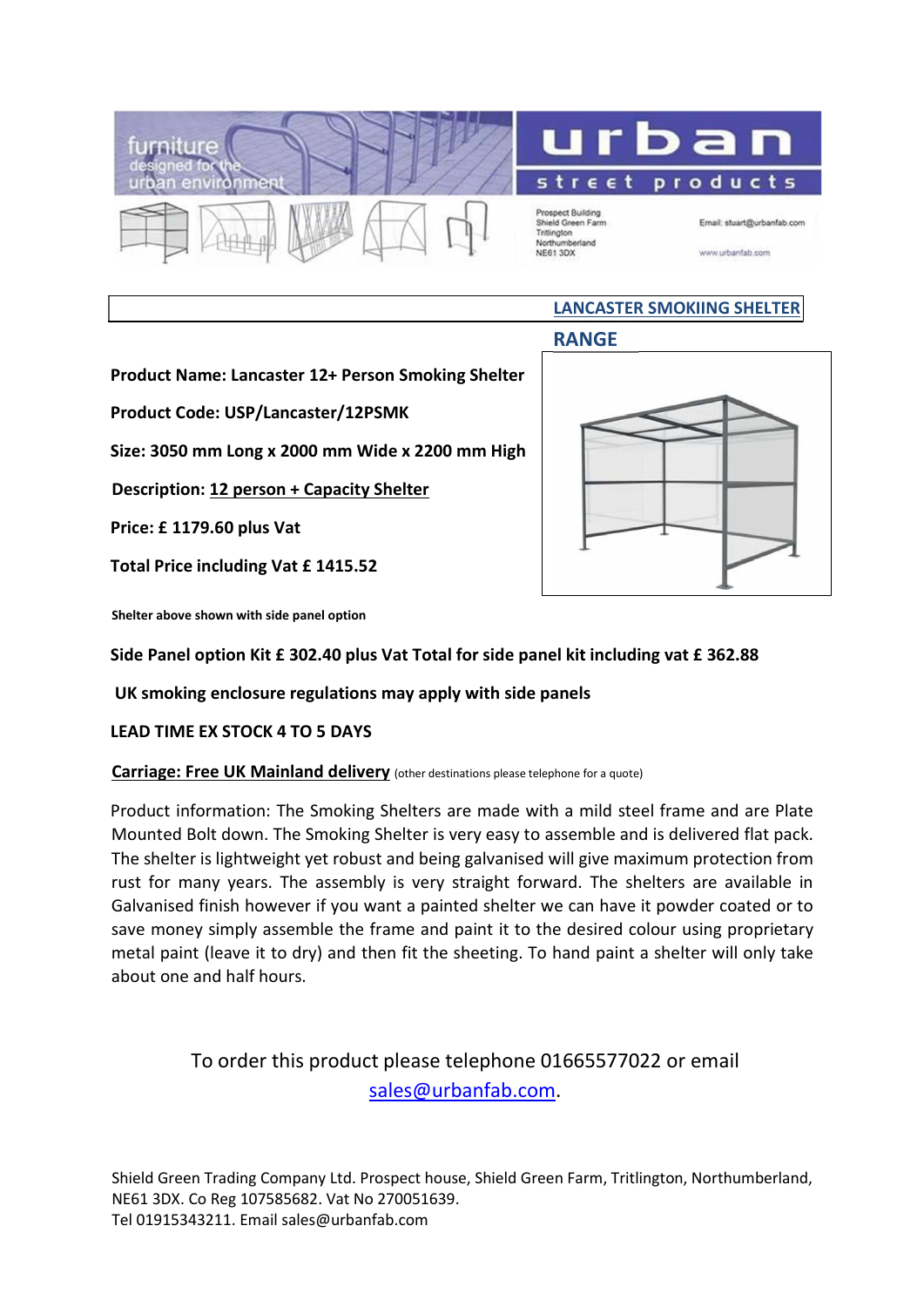We will need to know the delivery address including post code and how soon you want delivery. The shelter is manufactured in large sections however assembly is a straight forward two person job.



Plan View

PLAN VIEW

Shield Green Trading Company Ltd. Prospect house, Shield Green Farm, Tritlington, Northumberland, NE61 3DX. Co Reg 107585682. Vat No 270051639. Tel 01915343211. Email sales@urbanfab.com